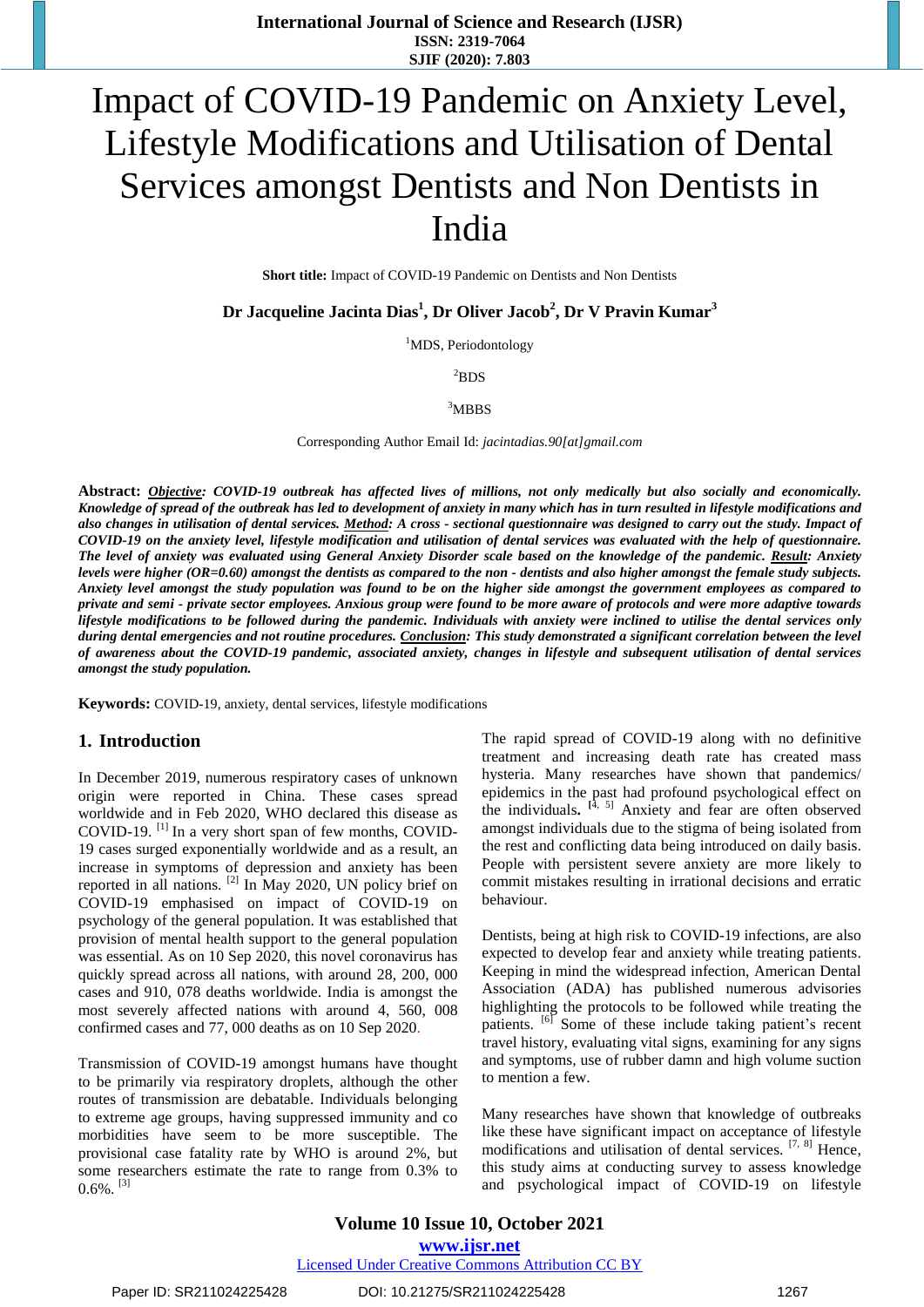modifications and utilisation of dental services amongst dental patients (non - dentists) and dentists.

# **2. Material and Methods**

#### *Setting and Participants:*

A cross - sectional and online anonymous questionnaire was adopted. The forms were designed using social media messaging services. The focus participants were general population including dentists and routine dental patients (non - dentists).

#### *Survey development:*

Previously used survey on psychological impact of disease and SARS episodes were referred. In addition to demographic data, impact of COVID-19 on modifications of lifestyle and utilisation of dental services was included in the development of survey questionnaire.

Basic demographic data included: gender, job description and educational qualification. Knowledge level on COVID-19 was developed keeping in mind the latest patterns of spread of infection and guidelines to be adhered to. In addition, hand hygiene, current guidelines of social distancing, wearing of masks, general hygiene manners and utilisation of dental services were also used in survey questionnaire.

Psychological assessment was developed using the General Anxiety Disorder - 7 Scale questionnaire. The questionnaire was developed using the current environment of COVID-19 spread and risks involved. These categories of questionnaire was made in general terms applicable to both the dentist and non - dentists.

The sample size for the survey was calculated using National Mental Health Survey 2015 - 16 data, prevalence of anxiety as 3.1% was used to calculate the sample size. Sample size came out to be 248 by taking prevalence of General anxiety as per NMHS 2015 - 16, power of the study as 90%, acceptable level of significance as 1% and acceptable absolute error of margin of 0.05. A total of 323 people were sent questionnaire forms by email to achieve a considerable sample size.

The surveyed population was organised and analysed using SPSS 23.0 software. The population was divided into Dentists and Non Dentists groups and evaluated for anxiety using the GAD scale standard. The measurement of data was subdivided into No anxiety, Mild Anxiety, Moderate Anxiety and Severe Anxiety. The data was expressed as mean and standard deviation. Data was counted based on percentage of population. The data was analysed using Pearson Chi - square tests.

# **3. Results**

Anxiety level amongst the study population was found to be on the higher side amongst the government employees as compared to private and semi - private sector employees. Anxiety level amongst the female study subjects were higher (OR=0.60). The anxiety level amongst dentists was found to be higher compared to that among the non - dentists (Table 1).

Over  $2/3<sup>rd</sup>$  of the study population were anxious and expressed its effect over modification of lifestyle. The habit of washing hands after coughing or sneezing was more often practiced by those who were anxious (p value<0.001), however the mild and moderately anxious were also significantly practicing the necessary preventive measures. Likewise, the habit of wearing masks even in the absence of symptoms and using sanitisers or washing hands with soap and water after meeting someone was significant amongst the anxious subjects in the study population (p value  $< 0.001$ ) (Table 2).

The less anxious study population showed least concern regarding contacting infection from the dental clinic or other patients or carrying infection back home and infecting their families (p value<0.001). However, the anxious people were somewhat likely to utilise the dental services for all dental complaints including dental pain, swelling and trauma (Table 3).

The comparison between dentists and non - dentists showed predominantly more anxiousness amongst the dentist. This anxiety level corresponded with increase in the awareness of the current protocols to prevent spread of the disease, isolation and quarantine protocols amongst the dentists (Table 4). The heightened anxiety levels showed significant apprehension amongst dentists to undertake routine dental procedures and implementation of the several hygiene protocols (Table 5 and 6).

# **4. Discussion**

This study can play a significant role in understanding the impact of COVID-19 on mental health status of individuals and thus helping in formulating protocols to control the spread of fear and anxiety amongst the individuals. <sup>[9]</sup> Anxiety is a common psychological phenomenon in any pandemic outbreak that can pose to be an obstacle to medical and mental health interventions. [10, 11]

Anxiety and fear amongst population can be controlled by the combined efforts of the government and media. Health care providers can also play an important role in controlling fear and anxiety amongst the individuals. They need to determine high risk groups that would be majorly impacted by the outbreak psychologically. Early psychological interventions such as cognitive behaviour therapy and providing accurate information about COVID-19 can play significant role in controlling the anxiety in people. Also, media can play extremely important role in providing information in diagrammatic or visual format in order to reach to even those with no formal education.

The significance of psychosocial skills for COVID-19 responders was highlighted by WHO on 01 Jun 2020. WHO emphasised on taking care of one's own mental health, demonstrating empathy and helping people suffering from stress or severe distress. Basic psychosocial skill - a guide for essential workers was introduced by a collaboration of

Paper ID: SR211024225428 DOI: 10.21275/SR211024225428 1268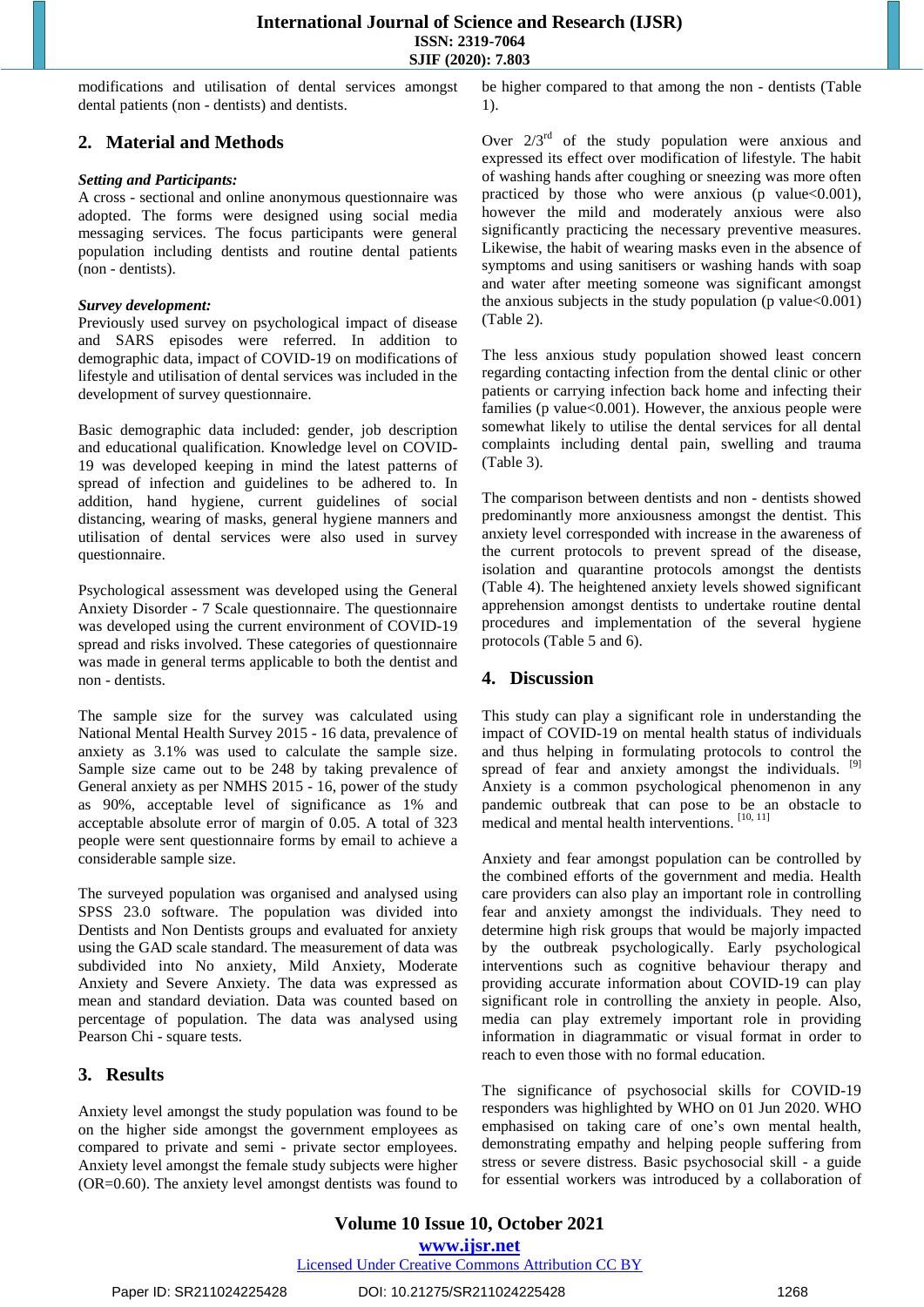## **International Journal of Science and Research (IJSR) ISSN: 2319-7064 SJIF (2020): 7.803**

UN agencies, national and international NGOs and international agencies.

Accurate knowledge regarding the COVID-19 is often associated with less anxiety amongst the individuals.  $[12, 13]$  It becomes imperative to create awareness amongst the population not only regarding the complications and mortality of the disease but also regarding positive aspects in relation to the outbreak.  $[14, 15]$  Scientists and doctors are in constant search of accurate data of the virus resulting in frequent changes in protocols and guidelines set by the government and scientific organisations. This further necessitates the need of updating the knowledge of this disease amongst the population.

Our study also demonstrated that anxious individuals were more inclined to follow lifestyle modifications and preventive guidelines. Preventive measures such as frequent washing of hands, use of sanitisers, wearing of N 95 masks was seen to be followed more by moderate to severely anxious people. This could be attributed to the fact that moderately anxious people are prone to paranoia about getting infected and hence follow guidelines and preventive measures more stringently. While those with no to mild anxiety levels tend to have casual attitude towards following the guidelines, the ones with severe anxiety levels tend to be over cautious and hence more than often end up creating hysteria.

Health care workers are at maximum risk of being infected due to frequent exposure. Gianrico Spagnuolo et al emphasised on excessive aerosol production during the treatment in dentistry as one of the key reasons for increasing risk of getting infected. [16]

Our study demonstrated that individuals with moderate to severe anxiety tend to utilise dental services only during emergency while those with mild to no anxiety levels tend to utilise dental services more often during COVID-19 pandemic. It is seen that due to the outbreak, the utilisation of dental services has reduced. This is due to concern about getting infected in the dental clinic. [17]

Also, our study demonstrated that dentists had the fear of transmitting the infection from the dental clinic to their family and also getting themselves infected due to increased exposure, hence affecting the availability of dental services to the public. <sup>[18]</sup> Although, with passage of time, awareness about protocols while treating the patients has eased down the dentist's fear, patients still prefer delaying dental treatment during this pandemic. [19]

# **5. Conclusion**

This study within its limitations has demonstrated that COVID-19 has affected people not only physically but also psychologically. Both dentists and non - dentists have shown to be affected due to this pandemic. Inaccurate and incomplete knowledge has resulted in increase in anxiety which has further influenced utilisation of dental services and lifestyle modifications in daily routine.  $[20, 21, 22]$  Hence, it becomes extremely vital to create awareness and provide

psychological support to the population at individual and national level during this pandemic.

#### **Source: N/A**

**Acknowledgements: Nil**

#### **Conflict Of Interest: Nil;**

## **References**

- [1] World Health Organization. Report of the WHO China Joint Mission on Coronavirus Disease 2019 (COVID-19).2020. Available at https: //www.who. int/docs/default - source/coronaviruse/who - china joint - mission - on - COVID-19 - final - report. pdf (accessed Sep 2020).
- [2] Abebe T. B., Bhagavathula A. S., Tefera Y. G., et al. Healthcare professionals' awareness, knowledge, attitudes, perceptions and beliefs about Ebola at Gondar University Hospital, Northwest Ethiopia: a cross - sectional study. J. Public Health Afr.2016; 7: 570.
- [3] WHO 2020. Coronavirus Disease 2019 (COVID-19) Situation Report – 46. URL https: //www.who. int/docs/default - source/coronaviruse/situation reports/20200306 - sitrep - 46 - COVID-19. pdf?sfvrsn=96b04adf\_2 (Accessed 6.11.20)
- Li R W, Leung K W C, Sun F C S, Samaranayake L P. Severe Acute Respiratory Syndrome (SARS) and the GDP. Part II: Implications for GDPs. Br Dent J 2004; 197: 130–134.
- [5] Yip, P. S. F., Cheung, Y. T., Chau, P. H., & Law, Y. W. (2010). The impact of epidemic outbreak: The case of severe acute respiratory syndrome (SARS) and suicide among older adults in Hong Kong. Crisis, 31 (2), 86–92.
- [6] Gianrico Spagnuolo. COVID-19 Outbreak: An Overview on Dentistry. Int. J. Environ. Res. Public Health 2020; 17: 2094.
- [7] Shang, L. L., Huang, Y. Q., Liu, Z. R., Chen H. G. A cross - sectional survey of disability attributed to mental disorders and service use in China. Chinese Medical Journal, 130 (12), 1441–1445.
- [8] Yenan Wang, Yu Di, Junjie Ye & Wenbin Wei (2020): Study on the public psychological states and its related factors during the outbreak of coronavirus disease 2019 (COVID-19) in some regions of China, Psychology, Health & Medicine.2020; 3: 1 - 10.
- [9] Cuiyan Wang, Riyu Pan, Xiaoyang Wan, Yilin Tan, Linkang Xu, Cyrus S. Ho, Roger C. Ho. Immediate Psychological Responses and Associated Factors during the Initial Stage of the 2019 Coronavirus Disease (COVID-19) Epidemic among the General Population in China. Int. J. Environ. Res. Public Health 2020; 17: 1729.
- [10] Maayan Shacham, Yaira Hamama Raz, Roni Kolerman, Ori Mijiritsky, Menachem Ben - Ezra, Eitan Mijiritsky. COVID-19 Factors and Psychological Factors Associated with Elevated Psychological Distress among Dentists and Dental Hygienists in Israel. Int. J. Environ. Res. Public Health 2020; 17: 2900

# **Volume 10 Issue 10, October 2021**

**www.ijsr.net**

Licensed Under Creative Commons Attribution CC BY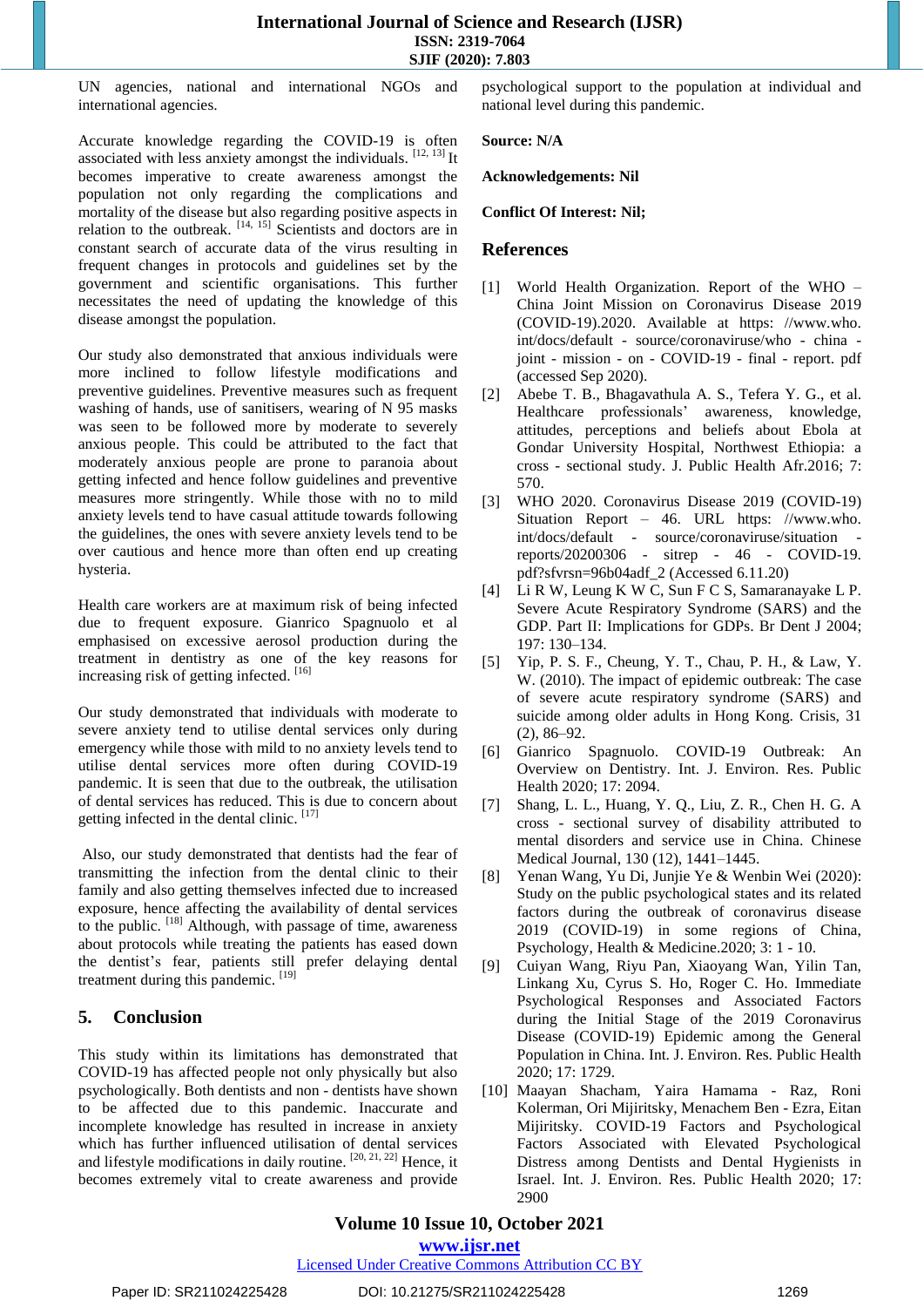- [11] Chen, Q., Liang, M., Li, Y., et al. Mental Health Care for Medical Staff in China during the COVID-19 Outbreak. Lancet Psychiatry 2020, 7, e15–e16.
- [12] Centers for Disease Control and Prevention. Transmission of coronavirus disease 2019 (COVID-19). Available at: https: //www.cdc. gov/coronavirus/2019 - ncov/about/transmission. html (Accessed 18 May, 2020.)
- [13] Murthy RS. National Mental Health Survey of India 2015 - 2016. Indian J Psychiatry.2017; 59 (1): 21 - 26.
- [14] Li, Q., Guan, X., Wu, P., et al. Early transmission dynamics in Wuhan, China, of novel coronavirus infected pneumonia. The New England Journal of Medicine, 382 (13), 1199–1207.
- [15] Ashok N, Rodrigues JC, Azouni K, et al. Knowledge and apprehension of dental patients about MERS - A questionnaire survey. J Clin Diagn Res 2016; 10: 58 - 62.
- [16] Gianrico Spagnuolo, Danila De Vito, Sandro Rengo, Marco Tatullo Huaquio. COVID-19 Outbreak: An Overview on Dentistry. Int. J. Environ. Res. Public Health 2020, 17, 2094
- [17] Huaqiu Guo, Yin Zhou, Xiaoqiang Liu, Jianguo Tan. The impact of the COVID-19 epidemic on the

utilization of emergency dental services. Journal of Dental Sciences, [https: //doi. org/10.1016/j.](https://doi.org/10.1016/j.jds.2020.02.002)  [jds.2020.02.002](https://doi.org/10.1016/j.jds.2020.02.002)

- [18] Robinson Sabino Silva, Ana Carolina Gomes Jardim, Walter L. Siqueira. Coronavirus COVID-19 impacts to dentistry and potential salivary diagnosis. Clinical Oral Investigations (2020) 24: 1619–1621
- [19] Muhammad Adeel Ahmed, Rizwan Jouhar, Naseer Ahmed, Samira Adnan, Marziya Aftab, Muhammad Sohail Zafar, Zohaib Khurshid. Fear and Practice Modifications among Dentists to Combat Novel Coronavirus Disease (COVID-19) Outbreak. Int. J. Environ. Res. Public Health 2020; 17: 2821
- [20] Xian Peng, Transmission routes of 2019 nCoV and controls in dental practice. International Journal of Oral Science 2020; 12: 9.
- [21] Xiang, Yang Y., Li W., et al. Timely mental health care for the 2019 novel coronavirus outbreak is urgently needed. Lancet, 7, 228–229.
- [22] Johnson E. J., Hariharan S. Public health awareness: knowledge, attitude and behaviour of the general public on health risks during the H1N1 influenza pandemic. J. Public Health.2017; 25: 333–337

#### **Tables**

| Table 1: Demographic Descriptive data of anxiety based GAD - 7 scale |  |  |
|----------------------------------------------------------------------|--|--|
|                                                                      |  |  |

|                         | wore in Bennographie Bescriptive data or anniery based STIB 77 Search<br>Percentage | <b>Significance</b>                                                      | Anxiety Grade (GAD - 7 scale) (No of Persons) |             |                |                | Significance      |
|-------------------------|-------------------------------------------------------------------------------------|--------------------------------------------------------------------------|-----------------------------------------------|-------------|----------------|----------------|-------------------|
| <b>Demographic Data</b> | <b>Anxious</b>                                                                      | ( <i>p</i> value)                                                        | <b>Nil</b>                                    | <b>Mild</b> | Moderate       | <b>Severe</b>  | ( <i>p</i> value) |
|                         |                                                                                     |                                                                          | Gender                                        |             |                |                |                   |
| Female                  | 71.4%                                                                               | 0.039                                                                    | 54                                            | 59          | 62             | 14             | 0.088             |
| <b>Male</b>             | 60.4%                                                                               |                                                                          | 53                                            | 44          | 31             | 6              |                   |
|                         |                                                                                     |                                                                          | <b>Marital Status</b>                         |             |                |                |                   |
| <b>Married</b>          | 67.2%                                                                               | 0.822                                                                    | 77                                            | 74          | 70             | 14             | 0.930             |
| <b>Single</b>           | 65.9%                                                                               |                                                                          | 30                                            | 29          | 23             | 6              |                   |
|                         |                                                                                     |                                                                          | <b>Employment</b>                             |             |                |                |                   |
| Government              | 67.1%                                                                               |                                                                          | 23                                            | 11          | 33             | 3              |                   |
| Semi - Private          | 89.3%                                                                               | 0.063                                                                    | 3                                             | 11          | 14             | $\Omega$       | 0.000             |
| Private                 | 63.3%                                                                               |                                                                          | 55                                            | 57          | 23             | 15             |                   |
| Unemployed              | 65.3%                                                                               |                                                                          | 26                                            | 24          | 23             | $\overline{2}$ |                   |
|                         |                                                                                     |                                                                          | <b>Educational Qualification</b>              |             |                |                |                   |
| <b>Graduate</b>         | 72.2%                                                                               |                                                                          | 42                                            | 52          | 43             | 14             |                   |
| <b>Post Graduate</b>    | 60.8%                                                                               | 0.134                                                                    | 49                                            | 37          | 36             | 3              | 0.203             |
| Undergraduate           | 66%                                                                                 |                                                                          | 16                                            | 14          | 14             | 3              |                   |
|                         |                                                                                     | Source of information regarding COVID-19                                 |                                               |             |                |                |                   |
| <b>Internet</b>         | 67.8%                                                                               |                                                                          | 46                                            | 48          | 41             | 8              |                   |
| <b>Print Media</b>      | 41.7%                                                                               |                                                                          | $\tau$                                        | 3           | $\overline{c}$ | $\Omega$       | 0.483             |
| <b>Social Community</b> | 76.3%                                                                               | 0.160                                                                    | 9                                             | 10          | 16             | 3              |                   |
| <b>Television</b>       | 65.4%                                                                               |                                                                          | 45                                            | 42          | 34             | 9              |                   |
| Radio                   | $\Omega$                                                                            |                                                                          | $\Omega$                                      | $\Omega$    | $\Omega$       | $\Omega$       |                   |
|                         |                                                                                     | <b>Comparison of level of stress between Dentists and Non - dentists</b> |                                               |             |                |                |                   |
| Non - dentists (177)    | 65%                                                                                 | 0.424                                                                    | 62                                            | 59          | 51             | 5              | 0.049             |
| Dentists (146)          | 69.2%                                                                               |                                                                          | 45                                            | 44          | 42             | 15             |                   |

**Table 2:** Association of Lifestyle modification due to COVID-19 and Stress Level

| <b>Likely hood of Population</b>                              | <b>Percentage</b> | <b>Significance</b> | Anxiety Grade (GAD - 7 scale) (No of Persons) |      |          |               | <b>Significance</b> |
|---------------------------------------------------------------|-------------------|---------------------|-----------------------------------------------|------|----------|---------------|---------------------|
| (No of Persons)                                               | <b>Anxious</b>    | ( <i>p</i> value)   | Nil                                           | Mild | Moderate | <b>Severe</b> | (p value)           |
| How often do you wear N - 95 masks?                           |                   |                     |                                               |      |          |               |                     |
| Always $(52)$                                                 | 80.8%             |                     | 10                                            | 14   | 25       |               |                     |
| Mostly $(111)$                                                | 82%               | < 0.001             | 20                                            | 43   | 34       | 14            | < 0.001             |
| Sometimes (66)                                                | 57.6%             |                     | 28                                            | 27   |          |               |                     |
| Never $(94)$                                                  | 47.9%             |                     | 49                                            | 19   | 23       |               |                     |
| How often do you cover your mouth while coughing or sneezing? |                   |                     |                                               |      |          |               |                     |

# **Volume 10 Issue 10, October 2021**

**www.ijsr.net**

Licensed Under Creative Commons Attribution CC BY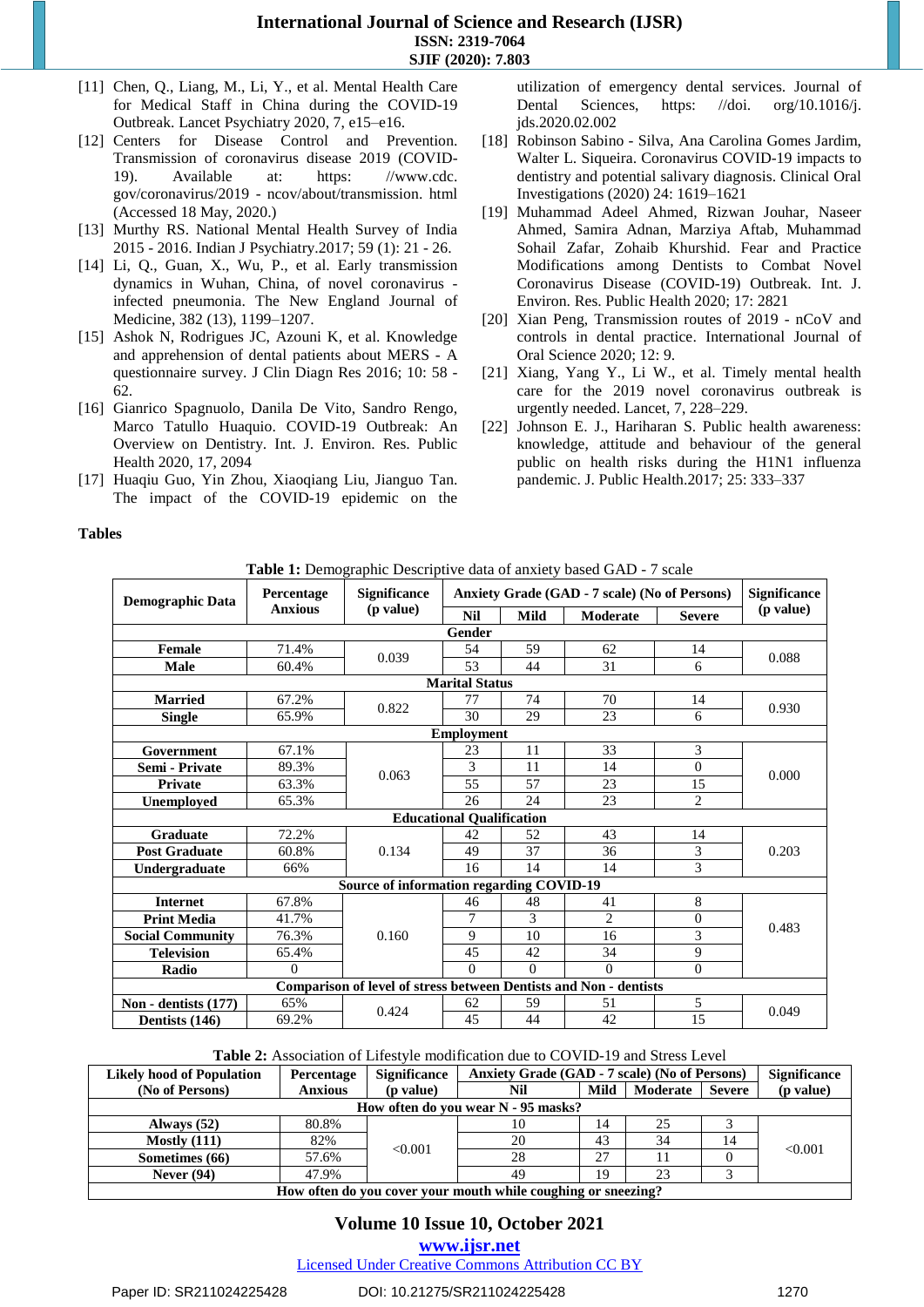# **International Journal of Science and Research (IJSR) ISSN: 2319-7064 SJIF (2020): 7.803**

| <b>Always</b> (249)                                                                             | 63.9%    |         | 90                                                                                     | 78       | 64       | 17       |         |
|-------------------------------------------------------------------------------------------------|----------|---------|----------------------------------------------------------------------------------------|----------|----------|----------|---------|
| Mostly $(35)$                                                                                   | 71.4%    | 0.067   | 10                                                                                     | 18       |          | $\Omega$ | < 0.001 |
| Sometimes (39)                                                                                  | 82.1%    |         |                                                                                        | 7        | 22       | 3        |         |
| Never $(0)$                                                                                     | $\theta$ |         | 0                                                                                      | $\Omega$ | $\Omega$ | $\Omega$ |         |
|                                                                                                 |          |         | How often do you wash your hands immediately after coughing, rubbing nose or sneezing? |          |          |          |         |
| <b>Always</b> (182)                                                                             | 67%      |         | 60                                                                                     | 66       | 39       | 17       |         |
| Mostly $(87)$                                                                                   | 77%      | 0.01    | 20                                                                                     | 24       | 40       | 3        | < 0.001 |
| Sometimes (51)                                                                                  | 51%      |         | 25                                                                                     | 12       | 14       | $\Omega$ |         |
| Never $(3)$                                                                                     | 33.3%    |         | $\mathfrak{D}$                                                                         |          | $\Omega$ | $\Omega$ |         |
|                                                                                                 |          |         | How often do you wear mask regardless of the presence or absence of symptoms?          |          |          |          |         |
| Always $(116)$                                                                                  | 62.9%    |         | 43                                                                                     | 41       | 29       | 3        |         |
| Mostly $(161)$                                                                                  | 75.8%    | < 0.001 | 39                                                                                     | 50       | 55       | 17       | < 0.001 |
| Sometimes (35)                                                                                  | 57.1%    |         | 15                                                                                     | 11       | 9        | $\Omega$ |         |
| Never $(11)$                                                                                    | 9.1%     |         | 10                                                                                     |          | $\Omega$ | $\Omega$ |         |
| How frequently do you wash your hand with soap and water / use sanitiser after meeting someone? |          |         |                                                                                        |          |          |          |         |
| <b>Always</b> (194)                                                                             | 66.5%    |         | 65                                                                                     | 74       | 41       | 14       |         |
| Mostly $(101)$                                                                                  | 71.3%    | 0.246   | 29                                                                                     | 20       | 46       | 6        | 0.001   |
| Sometimes (27)                                                                                  | 51.9%    |         | 13                                                                                     | 8        | 6        | $\Omega$ |         |
| Never $(1)$                                                                                     | 100%     |         | $\Omega$                                                                               |          | $\Omega$ | $\Omega$ |         |

**Table 3:** Association of COVID-19 and Stress Level and utilisation of dental services

| <b>Likely hood of Population</b>                                                      | Percentage                                                                                             | <b>Significance</b> | Anxiety Grade (GAD - 7 scale) (No of Persons)                  |                        |                |                | <b>Significance</b> |
|---------------------------------------------------------------------------------------|--------------------------------------------------------------------------------------------------------|---------------------|----------------------------------------------------------------|------------------------|----------------|----------------|---------------------|
| (No of Persons)                                                                       | <b>Anxious</b>                                                                                         | ( <i>p</i> value)   | <b>Nil</b>                                                     |                        | Mild Moderate  | <b>Severe</b>  | (p value)           |
|                                                                                       | Are you concerned on the likelihood of contracting COVID-19 from dental clinic or from other patients? |                     |                                                                |                        |                |                |                     |
| Very likely (136)                                                                     | 78.7%                                                                                                  |                     | 29                                                             | 51                     | 47             | 9              |                     |
| Somewhat likely (119)                                                                 | 57.1%                                                                                                  | < 0.001             | 51                                                             | 38                     | 25             | 5              | < 0.001             |
| Not at all $(15)$                                                                     | 40%                                                                                                    |                     | 9                                                              | $\overline{2}$         |                | 3              |                     |
| Don't know (53)                                                                       | 66%                                                                                                    |                     | 18                                                             | 12                     | 20             | $\mathcal{E}$  |                     |
|                                                                                       | Are you worried of carrying the infection home and infect your family from the dental clinic?          |                     |                                                                |                        |                |                |                     |
| Very likely (148)                                                                     | 77%                                                                                                    |                     | 34                                                             | 52                     | 52             | 10             |                     |
| Somewhat likely (136)                                                                 | 61.8%                                                                                                  | 0.001               | 52                                                             | 43                     | 31             | 10             | 0.018               |
| Not at all $(27)$                                                                     | 44.4%                                                                                                  |                     | 15                                                             | 6                      | 6              | $\Omega$       |                     |
| Don't know (12)                                                                       | 50%                                                                                                    |                     | 6                                                              | $\mathfrak{D}$         | 4              | $\mathbf{0}$   |                     |
|                                                                                       |                                                                                                        |                     | Probability of utilising dental services in case of tooth pain |                        |                |                |                     |
| Very likely (87)                                                                      | 41.4%                                                                                                  |                     | 51                                                             | 21                     | 13             | $\overline{2}$ |                     |
| Somewhat likely (174)                                                                 | 79.9%                                                                                                  | < 0.001             | 35                                                             | 66                     | 58             | 15             | < 0.001             |
| Not at all $(23)$                                                                     | 47.8%                                                                                                  |                     | 12                                                             | 8                      | 3              | $\Omega$       |                     |
| Don't know (39)                                                                       | 76.9%                                                                                                  |                     | 9                                                              | 8                      | 19             | 3              |                     |
|                                                                                       | Probability of utilising dental services in case of tooth swelling / abscess                           |                     |                                                                |                        |                |                |                     |
| Very likely (177)                                                                     | 57.1%                                                                                                  |                     | 76                                                             | 48                     | 43             | 10             |                     |
| Somewhat likely (122)                                                                 | 85.2%                                                                                                  | < 0.001             | 18                                                             | 47                     | 47             | 10             | < 0.001             |
| Not at all $(15)$                                                                     | 53.3%                                                                                                  |                     | 7                                                              | 6                      | $\mathbf{2}$   | $\overline{0}$ |                     |
| Don't know (9)                                                                        | 33.3%                                                                                                  |                     | 6                                                              | $\mathcal{D}_{\alpha}$ | 1              | $\Omega$       |                     |
| Probability of utilising dental services in case of oral injury / oro - facial trauma |                                                                                                        |                     |                                                                |                        |                |                |                     |
| Very likely (270)                                                                     | 65.9%                                                                                                  |                     | 92                                                             | 76                     | 82             | 20             |                     |
| Somewhat likely (31)                                                                  | 87.1%                                                                                                  | 0.014               | 4                                                              | 17                     | 10             | $\Omega$       | 0.002               |
| Not at all $(13)$                                                                     | 61.5%                                                                                                  |                     | 5                                                              | 8                      | $\overline{0}$ | $\overline{0}$ |                     |
| Don't know (9)                                                                        | 33.3%                                                                                                  |                     | 6                                                              | $\overline{c}$         | 1              | $\mathbf{0}$   |                     |

**Table 4:** Association of knowledge base about COVID-19 and Stress Level amongst the dentists and non - dentists

| <b>Knowledge Base of</b><br>Population (No of persons) | <b>Percentage Non - Dentists</b>                                                                            | <b>Percentage Dentists</b> | Significance (p value) |  |  |  |  |  |  |  |
|--------------------------------------------------------|-------------------------------------------------------------------------------------------------------------|----------------------------|------------------------|--|--|--|--|--|--|--|
|                                                        | Do you have knowledge of transmission of COVID-19?                                                          |                            |                        |  |  |  |  |  |  |  |
| Yes $(306)$                                            | 53.9%                                                                                                       | 46.1%                      |                        |  |  |  |  |  |  |  |
| No(1)                                                  | 100%                                                                                                        | $\theta$                   | 0.337                  |  |  |  |  |  |  |  |
| Not Sure $(16)$                                        | 68.8%                                                                                                       | 31.2%                      |                        |  |  |  |  |  |  |  |
|                                                        | Are you updated with the current CDC, WHO or Government guidelines for Cross - Infection Control regarding  |                            |                        |  |  |  |  |  |  |  |
|                                                        | <b>COVID-19?</b>                                                                                            |                            |                        |  |  |  |  |  |  |  |
| Yes $(231)$                                            | 44.6%                                                                                                       | 55.4%                      |                        |  |  |  |  |  |  |  |
| No(54)                                                 | 87%                                                                                                         | 13%                        | < 0.001                |  |  |  |  |  |  |  |
| Not Sure (38)                                          | 71.1%                                                                                                       | 28.9%                      |                        |  |  |  |  |  |  |  |
|                                                        | Do you think N - 95 mask should be routinely worn due to the current outbreak?                              |                            |                        |  |  |  |  |  |  |  |
| Yes(190)                                               | 42.1%                                                                                                       | 57.9%                      |                        |  |  |  |  |  |  |  |
| No(70)                                                 | 68.6%                                                                                                       | 31.4%                      | < 0.001                |  |  |  |  |  |  |  |
| Not Sure $(63)$                                        | 77.8%                                                                                                       | 22.2%                      |                        |  |  |  |  |  |  |  |
|                                                        | Are you aware of which authority to contact if you come across a patient with suspected COVID-19 Infection? |                            |                        |  |  |  |  |  |  |  |
| Yes $(265)$                                            | 51.3%                                                                                                       | 48.7%                      | 0.006                  |  |  |  |  |  |  |  |

# **Volume 10 Issue 10, October 2021**

**www.ijsr.net**

Licensed Under Creative Commons Attribution CC BY